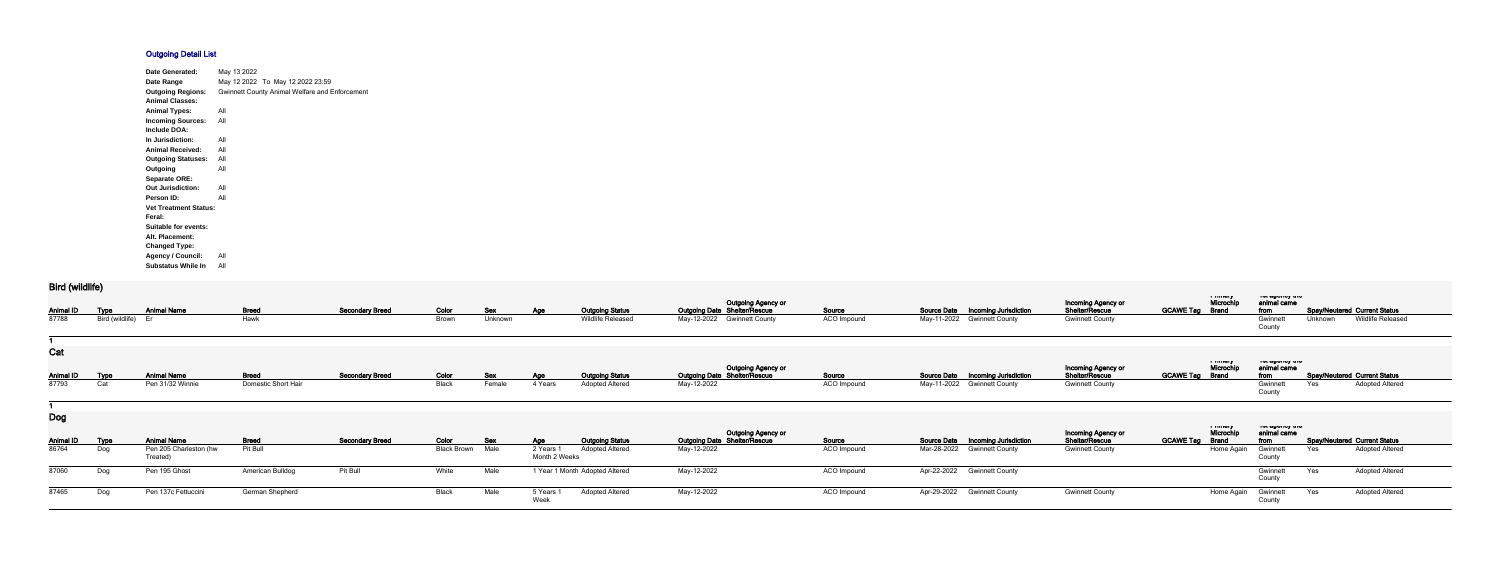| 87505  | Dog | Pen 115 Nova        | Pit Bull                   |        | Tan               | Female | 3 Years<br>Week           | Reclaimed              | May-12-2022 | ACO Impound        | May-12-2022 Gwinnett County | <b>Gwinnett County</b> | Home Again | Gwinnett<br>County | Yes     | Reclaimed              |
|--------|-----|---------------------|----------------------------|--------|-------------------|--------|---------------------------|------------------------|-------------|--------------------|-----------------------------|------------------------|------------|--------------------|---------|------------------------|
| 87510  | Dog | Db-2d Luca          | <b>Great Dane</b>          |        | <b>Blue Merle</b> | Male   | 1 Year 6<br>Months 1 Week | Reclaimed              | May-12-2022 | ACO Impound        | May-01-2022 Gwinnett County | <b>Gwinnett County</b> | Home Again | Gwinnet<br>County  | Yes     | Reclaimed              |
| 87551  | Dog | Wf-2d Bola          | Shih Tzu                   |        | White             | Male   | 1 Year 6<br>Months 1 Week | <b>Adopted Altered</b> | May-12-2022 | Owner Surrender    | May-03-2022 Gwinnett County |                        | Home Again |                    | yes     | <b>Adopted Altered</b> |
| 87665  | Dog | Pen 180 Richie      | <b>Australian Shepherd</b> |        | Tri Color         | Male   | 1 Year                    | <b>Adopted Altered</b> | May-12-2022 | ACO Impound        | May-07-2022 Gwinnett County | <b>Gwinnett County</b> | Home Again | Gwinnett<br>County | Yes     | <b>Adopted Altered</b> |
| 87677  | Dog | Pen 197 Trudie      | Pug                        | Beagle | Tan               | Female | 3 Years<br>(approx)       | <b>Adopted Altered</b> | May-12-2022 | <b>ACO</b> Impound | May-07-2022 Gwinnett County | <b>Gwinnett County</b> | Home Again | Gwinnet<br>County  | Yes     | <b>Adopted Altered</b> |
| 87682  | Dog | Sd-15 Bobby         | Pit Bull                   |        | Black             | Male   | 1 Year                    | <b>Adopted Altered</b> | May-12-2022 | ACO Impound        | May-07-2022 Gwinnett County | <b>Gwinnett County</b> | Home Again | Gwinnet<br>County  | Yes     | <b>Adopted Altered</b> |
| 87789  | Dog | Dh9 Max             | Labrador Retriever         |        | Yellow            | Male   | 3 Years<br>(approx)       | Reclaimed              | May-12-2022 | ACO Impound        | May-11-2022 Gwinnett County | <b>Gwinnett County</b> |            | Gwinnet<br>County  | Unknown | Reclaimed              |
| 87790  | Dog | Dh11 Cotton         | American Eskimo            |        | White             | Male   | 3 Years<br>(approx)       | Reclaimed              | May-12-2022 | ACO Impound        | May-11-2022 Gwinnett County | <b>Gwinnett County</b> |            | Gwinnet<br>County  | Unknown | Reclaimed              |
| 87794  | Dog | Pen 216 Piper Mills | <b>Yorkshire Terrier</b>   |        | Tan               | Female | 7 Years                   | Reclaimed              | May-12-2022 | ACO Impound        | May-11-2022 Gwinnett County | <b>Gwinnett County</b> | Home Again | Gwinnett<br>County | No      | Reclaimed              |
| 87801  | Dog | Sd 6 Marley         | Golden Retriever           |        | Gold              | Male   | 4 Years                   | Reclaimed              | May-12-2022 | ACO Impound        | May-11-2022 Gwinnett County | <b>Gwinnett County</b> | Home Again | Gwinnet<br>County  | Unknown | Reclaimed              |
| 87802  | Dog | Sd 8 Charlie        | Golden Retriever           |        | Gold              | Male   | 1 Year 6<br>Months        | Reclaimed              | May-12-2022 | <b>ACO</b> Impound | May-11-2022 Gwinnett County | <b>Gwinnett County</b> | Home Again | Gwinnet<br>County  | Unknown | Reclaimed              |
| 87814  | Dog | Pen 214 Romeo       | <b>Yorkshire Terrier</b>   |        | Brown             | Male   | 5 Years                   | Reclaimed              | May-12-2022 | ACO Impound        | May-12-2022 Gwinnett County | <b>Gwinnett County</b> | Home Again | Gwinnet<br>County  | No      | Reclaimed              |
| 87815  | Dog | Sd-13 Buddy         | Shepherd                   |        | Tan               | Male   | 1 Year 6<br>Months        | Reclaimed              | May-12-2022 | ACO Impound        | May-12-2022 Gwinnett County | <b>Gwinnett County</b> | Home Again | Gwinnett<br>County | No      | Reclaimed              |
| $\sim$ |     |                     |                            |        |                   |        |                           |                        |             |                    |                             |                        |            |                    |         |                        |

**16**

**Kitten**

| <b>NILICII</b>   |        |                    |                     |                        |              |            |                    |                        |                                                                  |                    |                                   |                                      |                  |                                     |                                                 |     |                                     |  |
|------------------|--------|--------------------|---------------------|------------------------|--------------|------------|--------------------|------------------------|------------------------------------------------------------------|--------------------|-----------------------------------|--------------------------------------|------------------|-------------------------------------|-------------------------------------------------|-----|-------------------------------------|--|
| <b>Animal ID</b> | Type   | <b>Animal Name</b> | <b>Breed</b>        | <b>Secondary Breed</b> | <u>Color</u> | <b>Sex</b> | Age                | <b>Outgoing Status</b> | <b>Outgoing Agency or</b><br><b>Outgoing Date Shelter/Rescue</b> | <b>Source</b>      | Source Date Incoming Jurisdiction | Incoming Agency or<br>Shelter/Rescue | <b>GCAWE Tag</b> | i immury<br>Microch<br><b>Brand</b> | ו סג טאַ וויט אַ די וויס<br>animal came<br>from |     | <b>Spay/Neutered Current Status</b> |  |
| 87752            | Kitten | Nf-11 Hank         | Domestic Short Hair |                        | Black        | Male       | 8 Weeks<br>(approx | <b>Adopted Altered</b> | May-12-2022                                                      | <b>ACO</b> Impound | May-10-2022 Gwinnett County       | <b>Gwinnett County</b>               |                  | Home Again                          | Gwinnett                                        | Yes | <b>Adopted Altered</b>              |  |
| 87753            | Kitten | Pen 18 Dale        | Domestic Short Hair |                        | 3lack        | Male       | 8 Weeks<br>(approx | <b>Adopted Altered</b> | May-12-2022                                                      | <b>ACO</b> Impound | May-10-2022 Gwinnett County       | <b>Gwinnett County</b>               |                  | Home Again                          | Gwinnett                                        | Yes | <b>Adopted Altered</b>              |  |
| 87754            | Kitten | Nf-11 Boomhauer    | Domestic Short Hair |                        | Black        | Male       | 8 Weeks<br>(approx | <b>Adopted Altered</b> | May-12-2022                                                      | ACO Impound        | May-10-2022 Gwinnett County       | <b>Gwinnett County</b>               |                  | Home Again                          | Gwinnett                                        | Yes | <b>Adopted Altered</b>              |  |

**3**

**Puppy**

| $\blacksquare$        |       |                    |                  |                        |       |            |          |                        | <b>Outgoing Agency or</b>    |                    |                                          |                                      | i musu<br>Microchip    | יסו טשטווטץ גווס<br>animal came                    |                   |                                     |
|-----------------------|-------|--------------------|------------------|------------------------|-------|------------|----------|------------------------|------------------------------|--------------------|------------------------------------------|--------------------------------------|------------------------|----------------------------------------------------|-------------------|-------------------------------------|
| <b>Animal ID Type</b> |       | <b>Animal Name</b> | <b>Breed</b>     | <b>Secondary Breed</b> | Color | <b>Sex</b> | Age      | <b>Outgoing Status</b> | Outgoing Date Shelter/Rescue | Source             | <b>Source Date Incoming Jurisdiction</b> | Incoming Agency or<br>Shelter/Rescue | <b>GCAWE Tag Brand</b> | $\frac{1}{2}$ and $\frac{1}{2}$ from $\frac{1}{2}$ |                   | <b>Spay/Neutered Current Status</b> |
| 87679                 | Puppy | Pen 200 Sully      | Labrador         |                        | Black | Female     | 6 Months | <b>Adopted Altered</b> | May-12-2022                  | ACO Impound        | May-07-2022 Gwinnett County              | <b>Gwinnett County</b>               | Home Again Gwinnett    |                                                    | Yes               | Adopted Altered                     |
| 87728                 | Puppy | Pen 169 Freya      | Golden Retriever | Shepherd               | Gold  | Female     | 8 Months | Reclaimed              | May-12-2022                  | <b>ACO Impound</b> | May-09-2022 Gwinnett County              | <b>Gwinnett County</b>               | Home Again Gwinnett    |                                                    | <b>Parage Yes</b> | Reclaimed                           |